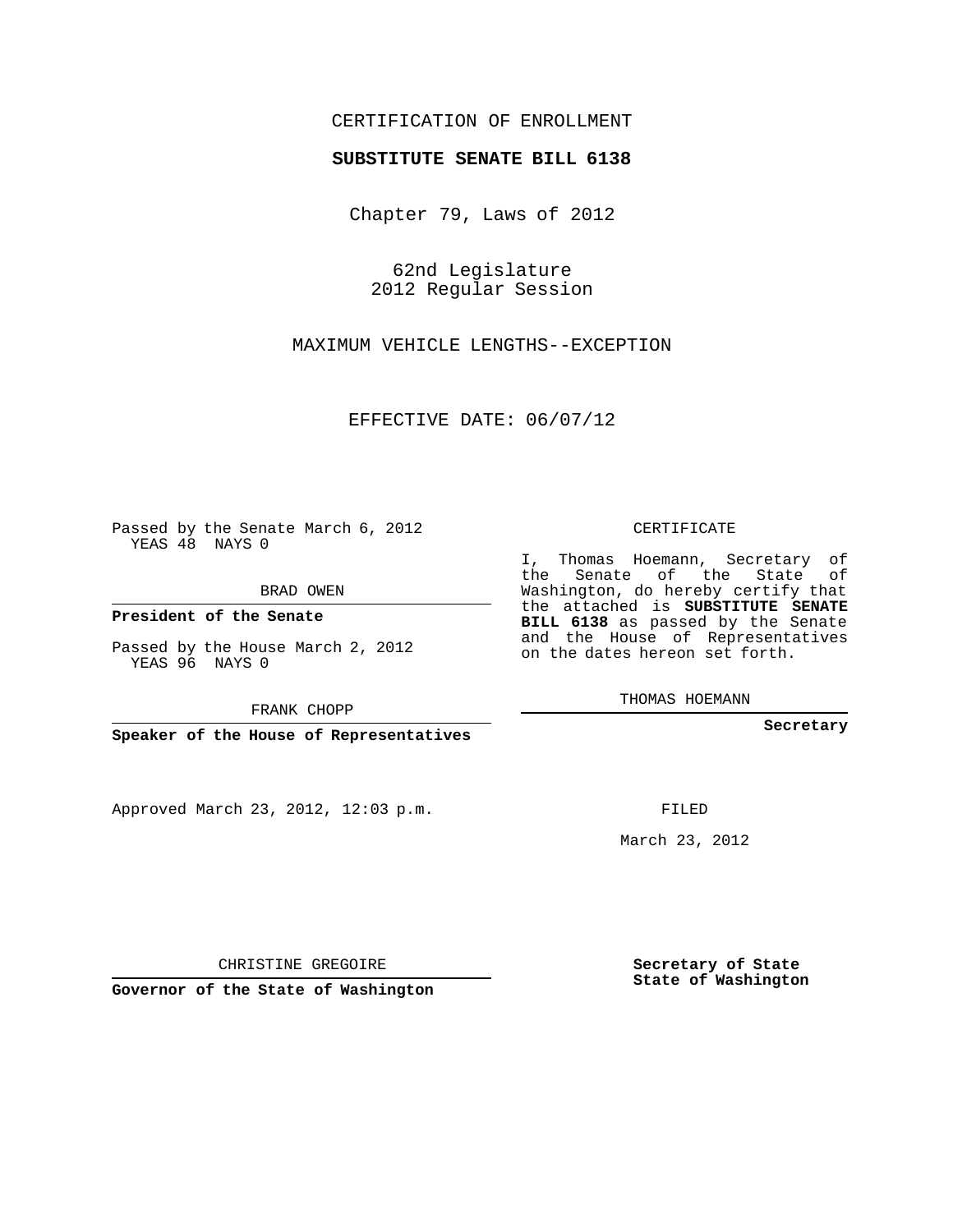## **SUBSTITUTE SENATE BILL 6138** \_\_\_\_\_\_\_\_\_\_\_\_\_\_\_\_\_\_\_\_\_\_\_\_\_\_\_\_\_\_\_\_\_\_\_\_\_\_\_\_\_\_\_\_\_

\_\_\_\_\_\_\_\_\_\_\_\_\_\_\_\_\_\_\_\_\_\_\_\_\_\_\_\_\_\_\_\_\_\_\_\_\_\_\_\_\_\_\_\_\_

AS AMENDED BY THE HOUSE

Passed Legislature - 2012 Regular Session

**State of Washington 62nd Legislature 2012 Regular Session By** Senate Transportation (originally sponsored by Senator Ericksen) READ FIRST TIME 02/03/12.

 AN ACT Relating to maximum vehicle lengths; and amending RCW 46.44.030.

BE IT ENACTED BY THE LEGISLATURE OF THE STATE OF WASHINGTON:

 **Sec. 1.** RCW 46.44.030 and 2005 c 189 s 2 are each amended to read as follows:

 It is unlawful for any person to operate upon the public highways of this state any vehicle having an overall length, with or without load, in excess of forty feet. This restriction does not apply to (1) a municipal transit vehicle, (2) auto stage, private carrier bus, school bus, or motor home with an overall length not to exceed forty-11 six feet,  $((\theta \cdot \hat{r}))$  (3) an articulated auto stage with an overall length 12 not to exceed sixty-one feet, or (4) an auto recycling carrier up to forty-two feet in length manufactured prior to 2005.

 It is unlawful for any person to operate upon the public highways of this state any combination consisting of a tractor and semitrailer that has a semitrailer length in excess of fifty-three feet or a combination consisting of a tractor and two trailers in which the combined length of the trailers exceeds sixty-one feet, with or without load.